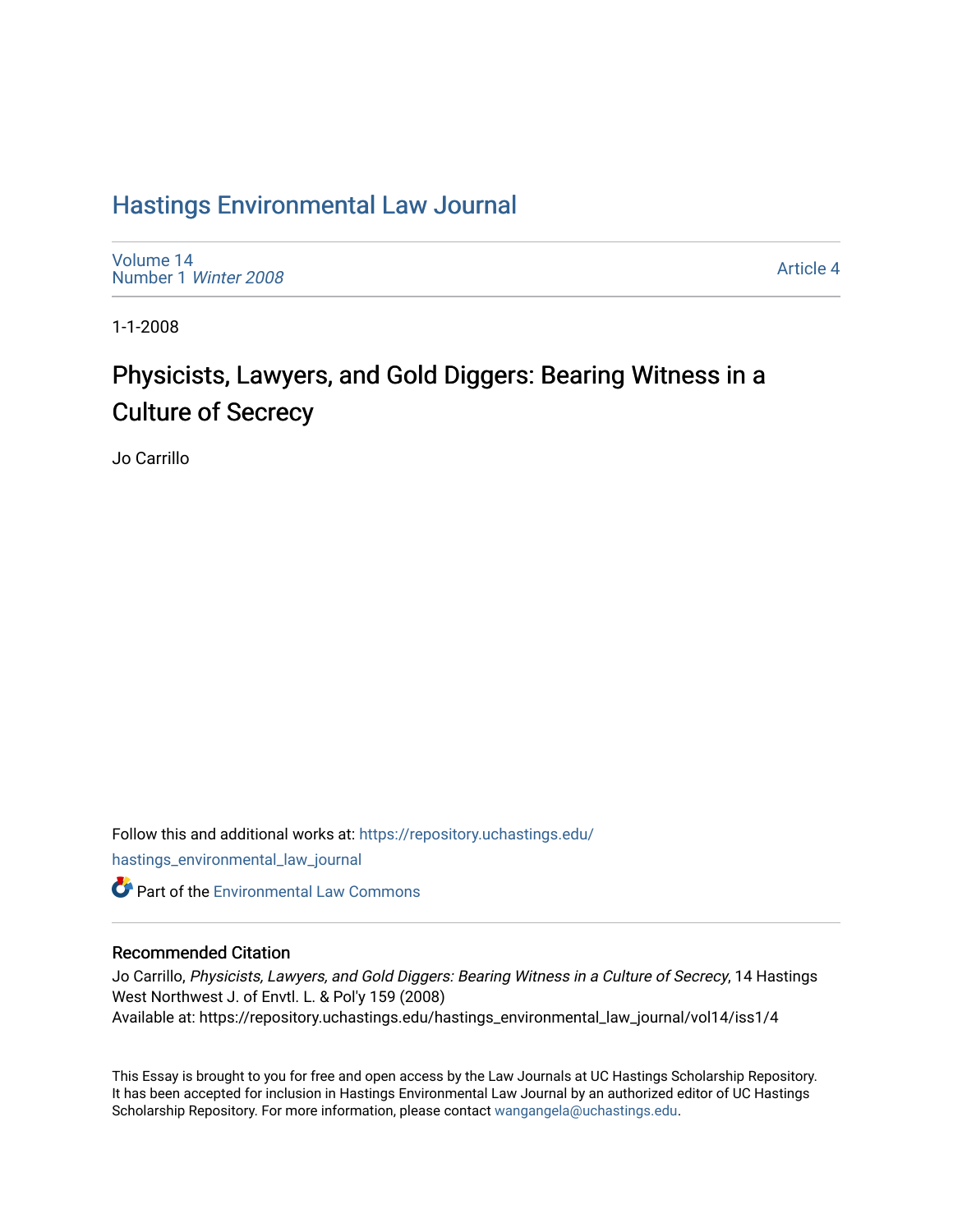## **Physicists, Lawyers, and Gold Diggers: Bearing Witness in a Culture of Secrecy**

A Review Essay of *Savage Dreams: A Journey Into the Hidden Wars of the American West* By Rebecca Solnit

*Jo Carrillo[\\*](#page-1-0)* 

From 1963 to 1990, the United States government conducted at least 204 secret underground nuclear tests at the Nevada Test Site;<sup>1</sup> Somewhere between thirty-four and thirty-seven of them released radiation into the atmosphere.<sup>[2](#page-1-2)</sup> These secret tests brought to 1,051 the total number of nuclear weapons tests conducted by the United States worldwide since the beginning of the ominously titled "Nuclear Age.["3](#page-1-3) While the American government was bombing Nevada, America's Armageddon, the American public was on an unending car pilgrimage to Yosemite, the country's Eden.

<span id="page-1-2"></span>2. The DOE acknowledged that "some of the unannounced tests released small quantities of radioactivity onsite." OPENNESS PRESS CONFERENCE, *supra* note 1, at 2. This list identifies 37 "events" at which there was an accidental release of radioactivity detected onsite. *Id.* At 5-17. The day after the DOE's Openness Press Conference, the Los Angeles Times reported: "The Energy Department revealed Tuesday that the United States conducted 204 secret underground nuclear tests over 45 years. In disclosing the secret nuclear tests, O'Leary acknowledged that 34 of them released radiation into the atmosphere." U.S. *Reveals 204 Nuclear Tests, Plutonium Exposure,* L.A. TIMES, Dec. 8, 1993, at 1.

<span id="page-1-3"></span>3. The DOE acknowledged that 204 of the total 1051 tests were "not announced and their existence was classified to inhibit Soviet monitoring of United States activities." OPENNESS PRESS CONFERENCE, *supra* note 1, at 1-2.

<span id="page-1-0"></span><sup>\*</sup> Jo Carillo is an Associate Professor of Law at the University of California, Hastings College of the Law.

<span id="page-1-1"></span><sup>1.</sup> DEPT. OF ENERGY, OPENNESS PRESS CONFERENCE: FACT SHEETS (Dec. 7, 1993) [hereinafter OPENNESS PRESS CONFERENCE] at 1-17; DEPT. OF ENERGY, DECLASSIFICATION STAKEHOLDERS MEETING (Jan. 11, 1994) [hereinafter STAKEHOLDERS MEETING]. The actual number of secret tests is still classified. The Department of Energy [hereinafter DOE] has revealed that the number 204 "declassifies all nuclear tests conducted at the Nevada Test Site. However, some of these tests had multiple explosives resulting in multiple nuclear detonations which are being reviewed for potential declassification." OPENNESS PRESS CONFERENCE, at 18.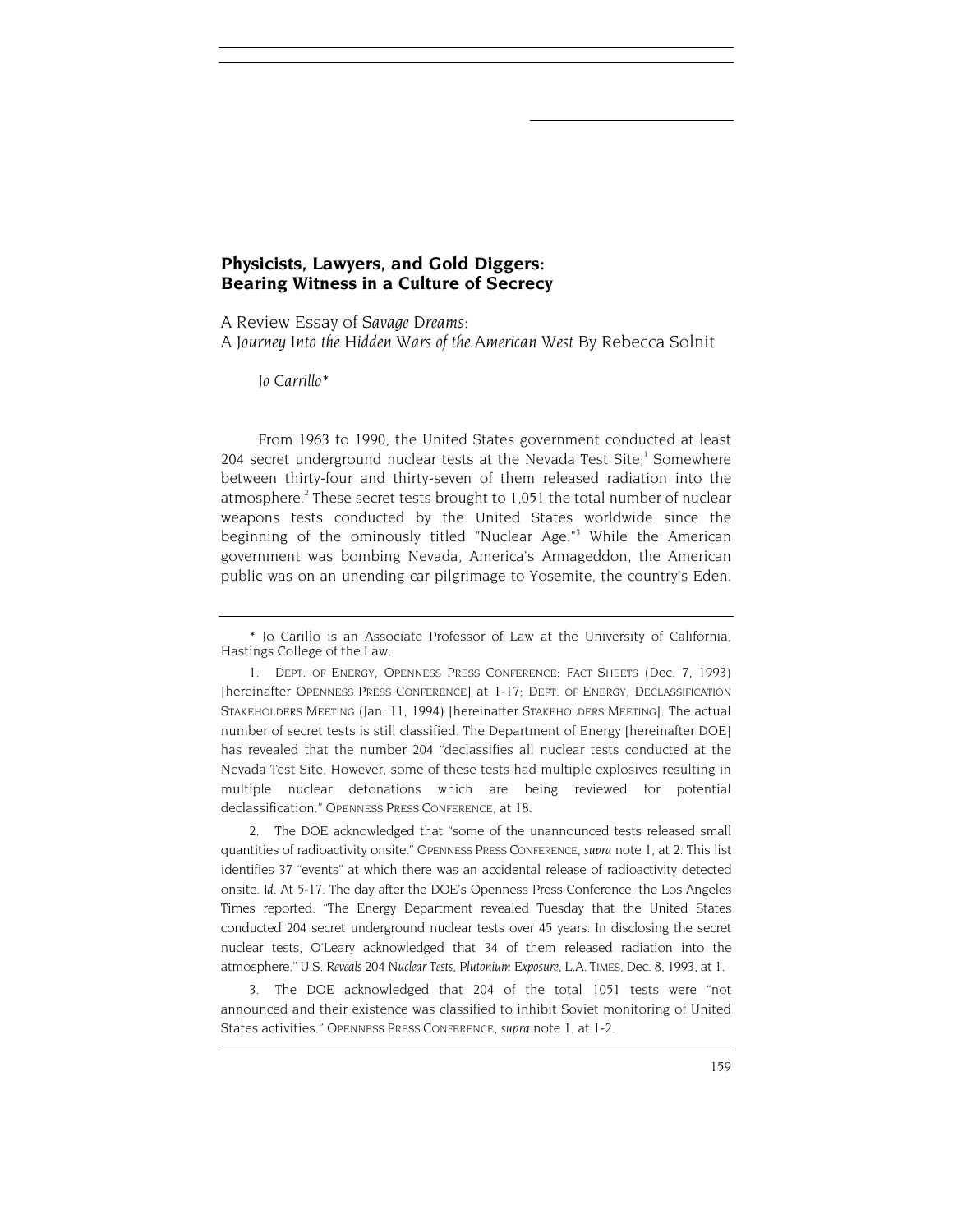<span id="page-2-3"></span>The irony, as Rebecca Solnit's *Savage Dreams: A Journey Into the Hidden Wars of*  the American West<sup>[4](#page-2-0)</sup> explores it, is that "this country's national Eden [is] so full of disturbing surprises and its Armageddon so comparatively pleasant, at least for its wide skies and gallant resistance community."<sup>5</sup> When it comes to the actual land we live on, America's love and fear lead to the same place: the repression of knowledge and the destruction of land, both in the name of our innocence. These are the themes of *Savage Dreams.* 

Just after *Savage Dreams* was published in 1993, the Department of Energy [DOE] announced its new "Openness Initiative.["6](#page-2-2) The sea change from secrecy to openness was in direct response to media reports about unannounced weapons tests, nuclear experiments on unwitting human subjects (including a 1965 experiment that released a nuclear cloud over Los Angeles' 6,000,000 residents), and rumors that DOE was shredding documents.<sup>7</sup> As DOE secretary Hazel O'Leary implied when she promised to

- <span id="page-2-1"></span>5. SAVAGE DREAMS, *supra* note 4, at 367.
- 6. OPENNESS PRESS CONFERENCE, *supra* note 1.

<span id="page-2-2"></span>7. The DOE has confirmed that between 1945 and the mid-1970s, the federal government sponsored a number of experiments that exposed human subjects to highly radioactive substances. These studies were conducted for

military and non-military purposes. Ruth Faden, the Johns Hopkins University medical ethicist who chairs the President's Committee on Human Radiation Experiments, predicted before the review process began that the experiments would likely reveal a pattern of abuse of vulnerable and dispossessed people. *Science of Power and Weakness*, L.A. TIMES, January 8, 1994, at 1. Six months into the review process, Dr. Faden's Committee reported that the experiments were part of a systematic effort that was secretly planned at the highest levels of the U.S. Government. According to Dr. Faden,

> Frankly, we did not believe before we started this that there was much debate and planning done in connection with these experiments...but there was, and it was at a high level of the military and scientific establishment. That is not to say what the motive was for these ethical discussions – whether it was high-minded moral reasons or public relations reasons – but in any case there was an awareness at high levels that one could not process in the area of radiation and human experiments just casually.

*Human Radiation Testing Widen Than U.S. Revealed,* INTERNATIONAL HERALD TRIB., Oct. 13, 1994. (News Section) *See also White House Hesitant on Radiation Test Liability,* L.A. TIMES, Jan. 4, 1994 at 1.

News of these experiments first appeared in a 95-page report issued by a congressional panel headed by Democratic Representative Edward J. Markey of Massachusetts. *American Nuclear Guinea Pigs: Three Decades of Radiation Experiments on U.S. Citizens* (1986) (on file with author). News again resurfaced in an *Albuquerque Tribune* report about five of the first

<span id="page-2-0"></span><sup>4.</sup> REBECCA SOLNIT, SAVAGE DREAMS: A JOURNEY INTO THE HIDDEN WARS OF THE AMERICAN WEST (1994) [hereinafter SAVAGE DREAMS].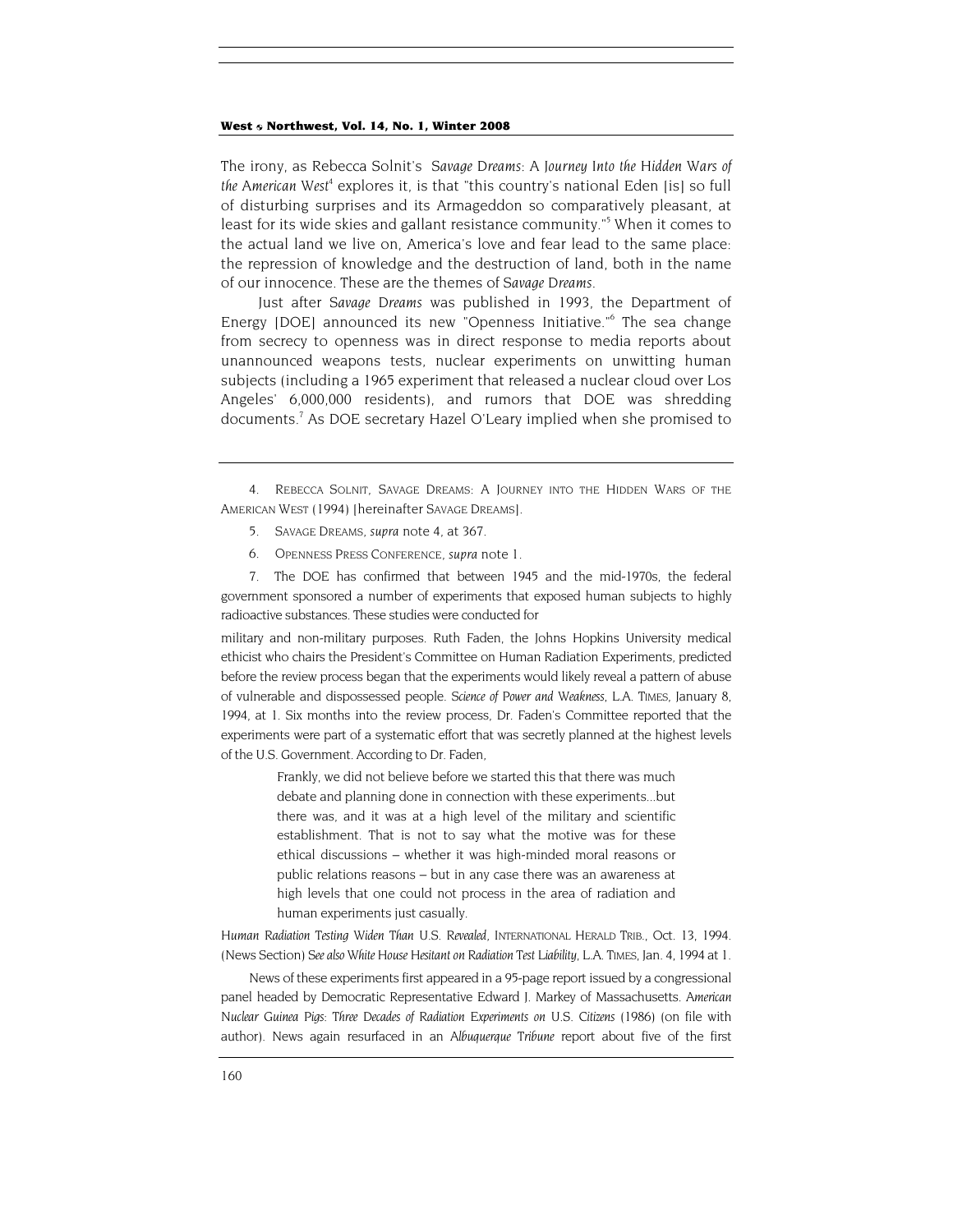stop the shredding of government documents, the single most important reason for DOE to pursue a policy of openness was to regain something the government had lost: the public trust.<sup>8</sup>

Solnit's thoughts on the suburbanization of Yosemite take issue with the quality of this trust. It was identifiable by a vague standard. We never knew what it was, only what it wasn't: it wasn't the trust of a well-informed, information hungry public. If anything, argues Solnit, it was the belief in a government that promoted the idea of unlimited abundance as reality, at least for the middle class. And it grew in a culture where the Joneses were consuming the earth's resources at a fast pace, and everyone else was keeping up.<sup>[9](#page-3-1)</sup>

eighteen human radiation experiment subjects. *See* Eileen Welsome, *The Plutonium Experiment,* THE ALBUQUERQUE TRIB., Nov. 15-17, 1993, (Special Reprint). Welsome's report did not get national attention until after Secretary O'Leary's December 7, 1993, OPENNESS PRESS CONFERENCE. *See Stubborn Reporter Chased Down Big Scoop for Small Newspaper; Radiation Testing Scandal Finally Given National Attention,* WASHINGTON POST, Jan. 16, 1994, at 6.

For an overview of the national reports that followed the initial revelations of human experimentation, *see generally Government Radiation Experiments of the '40s and '50s, ABC World News Tonight,* Dec. 28, 1993; Schneider; *Nuclear Scientists Irradiated People in Secret Research: Energy Secretary Plans to Open Files Covering 3 Decades of Experiments on Humans* NEW YORK TIMES, Dec. 17, 1993, at 1; Facts on Radiation Testing on Americans Known but Unnoticed for Years, THE BALTIMORE SUN, Jan. 11, 1994, at 10A; *U.S. Still Testing Radiation on People, Energy Chief Says,*S.F. CHRON., Jan 26, 1994, at 6; *Stranger than Fiction,* THE DALLAS MORNING NEWS, Jan. 16, 1994, (Sunday Section), at 1J; *Nuclear Cloud Drifted Over L.A. In '65 Test, Official Says,* L.A. TIMES, Aug. 25, 1994, at 1; *Human Radiation Testing Wider Than U.S. Revealed,* INTERNATIONAL HERALD TRIB., Oct. 13, 1994, (News Section).

The President's Committee on Human Radiation Experiments estimates that the number of known experiments to date is around 600. *Human Radiation Wider Than U.S. Revealed, supra.* 

<span id="page-3-0"></span>8. STAKEHOLDERS MEETING, *supra* note 1. *See also U.S. Reveals 204 Nuclear Tests,* L.A. TIMES, Dec. 8, 1993, (National Desk), at 1 ("[Secretary O'Leary] promised additional disclosures [at the December 7, 1993, Press Conference] as she tries to win new public confidence for the Department. 'We've got to expose the impact of the Cold War, both in terms of its environmental health and safety impacts and also impacts on the psyche of the nation,' O'Leary told reporters. 'One of the benefits to openness will be to build public trust.'").

See also U.S. Begins Effort to Recast the Law on Atomic Secrets, THE NEW YORK TIMES, Jan. 9,1994, (National Desk ), at 1 ("O'Leary says the legal framework behind decades of nuclear secrecy, the Atomic Energy Act, 'needs revision.' While its authority was once needed in a 'struggle for survival' against Soviet Communism," she said, "the power it gave officials has damaged American life and institutions, chiefly by undermining trust in Government.'"); *Hotline Created for Human Guinea Pigs;* S.F. CHRON., Dec. 25, 1993, at C3 ("Many of the records [of human radiation experiments] have disappeared or were destroyed in the past 45 years."); *Nuclear Friends and Foes Bury a Hatchet; Abandon Mutual Disdain to Help Declassify Mountain of Documents,* S.F. EXAMINER, Jan. 12, 1994, at 10.

<span id="page-3-1"></span>9*. See , e.g., KARL ANN MARLING, AS SEEN ON TV: THE VISUAL CULTURE OF EVERYDAY LIFE IN THE 1950S* (1994). Marling is an art historian as is Solnit.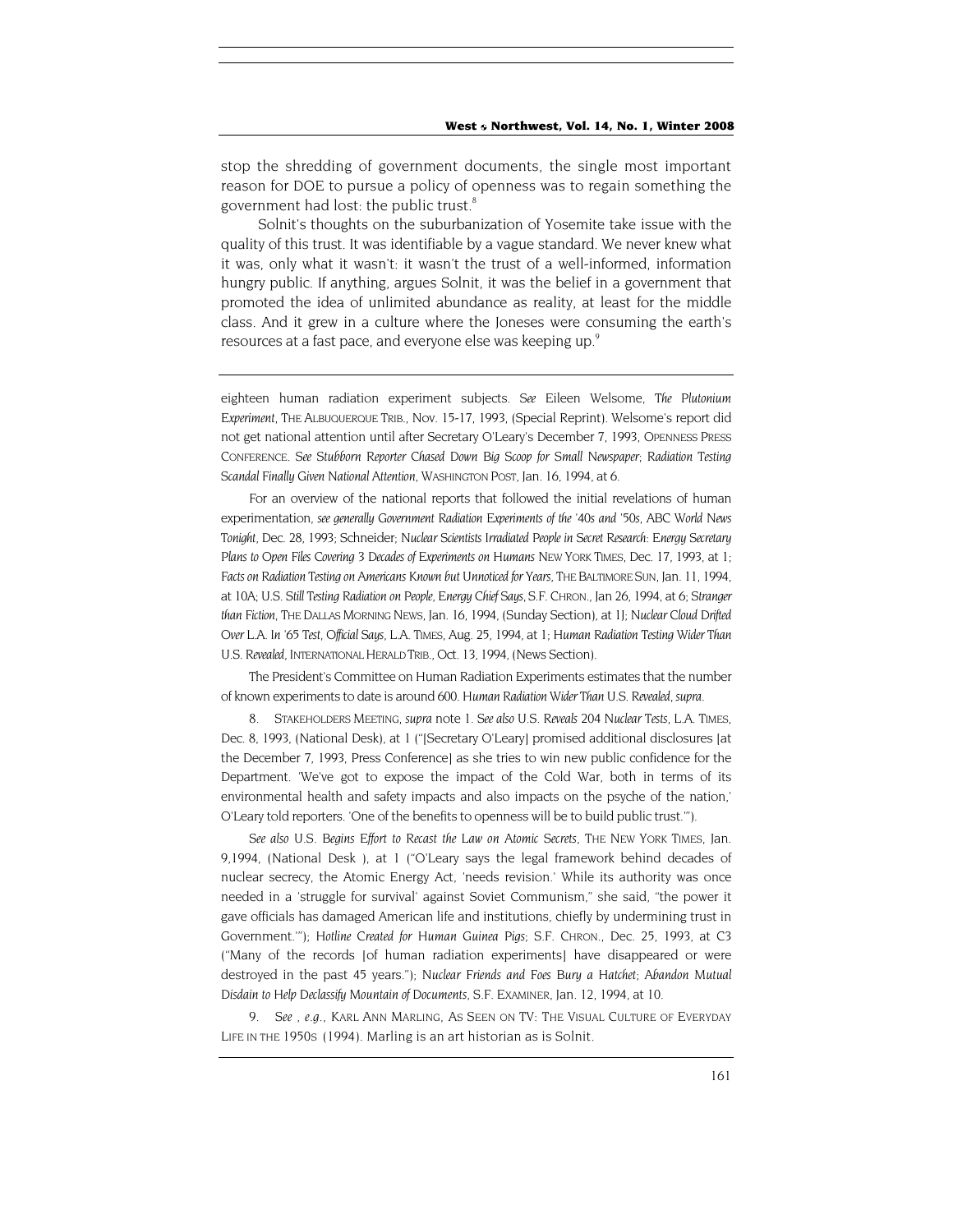<span id="page-4-6"></span>For the most part, this public innocently left the country's protection from communism (and hence its openness to consumerism) to an unidentified priesthood of physicists, lawyers, bureaucrats, and manufacturers. The underside of this innocence, as Solnit tells it, was that the public's sense of place, connection, and ultimately, self became so disconnected from the land upon which it cut it consumptive teeth that it honestly believed itself absolved of any responsibility for the destruction carried out in its name. Gold, after all, came from the jewelry store, not from the mines of Nevada.<sup>10</sup> It was measured conveniently by karats, not dispersed through the desert soil in the ratio of one ounce per ton of ore.<sup>11</sup> And it looked lusty on fingers and ears, never mind the open scars it left in places like Barrick Gold Strike Mine, just south of Carlin, Nevada.<sup>12</sup> This public, at both its best and worst, was personified for Solnit by her Barrick Mine tour guide, "a guileless young woman from the nearby junior college who couldn't answer any economic or ecological questions; a guide whose] blithely uninformed confidence, like that of many of the librarians, historians, and public relations people I was encountering around the environmental disasters of Nevada, [was] far more valuable [to her employers] than expertise." $13$ 

Much of *Savage Dreams* probes into the role that disconnected consumerism played in creating the American West as idea rather than as place. Solnit traces the West as leisure ideal to a beginning where cruelty, development, and apathy, of the sort that cleared Yosemite of its indigenous inhabitants, made way for gold mining and, eventually, a well-administered Eden. Yosemite, the National Park, was from the start an idea the American public could actually and symbolically consume. Over time, and to no great surprise, the Park grew to reflect America's atomizing instinct.<sup>14</sup> It became more a "suburb without walls, rather than a wilderness with amenities, [a place] where all the fences and buildings had disappeared, but the residents went on as usual. . . . "<sup>15</sup> Meanwhile, the desert, as an Armageddon site, also came to mirror the frontier aspects of our national imagination. It reminded us—despite its contaminated water tables,<sup>16</sup> its surreal DOING IT RIGHT

- <span id="page-4-0"></span>10. SAVAGE DREAMS, *supra* note 4, at 186-189.
- <span id="page-4-1"></span>11*. Id.* at 188.
- <span id="page-4-2"></span>12*. Id.* at 186-89.
- <span id="page-4-3"></span>13*. Id.* at 187.

<span id="page-4-4"></span>14. *See e.g.,* PHILIP LANGDON, A BETTER PLACE TO LIVE: RESHAPING THE AMERICAN SUBURB (1994). *See also The Atomisation of Rich-World Life: Bad Suburbs Make Bad Neighbors,*  THE ECONOMIST, Oct. 29, 1994.

- <span id="page-4-5"></span>15. SAVAGE DREAMS, *supra* note 4, at 229.
- 16. The DOE reported:

Although there has been some localized contamination of groundwater in the immediate vicinities of tests, we believe there has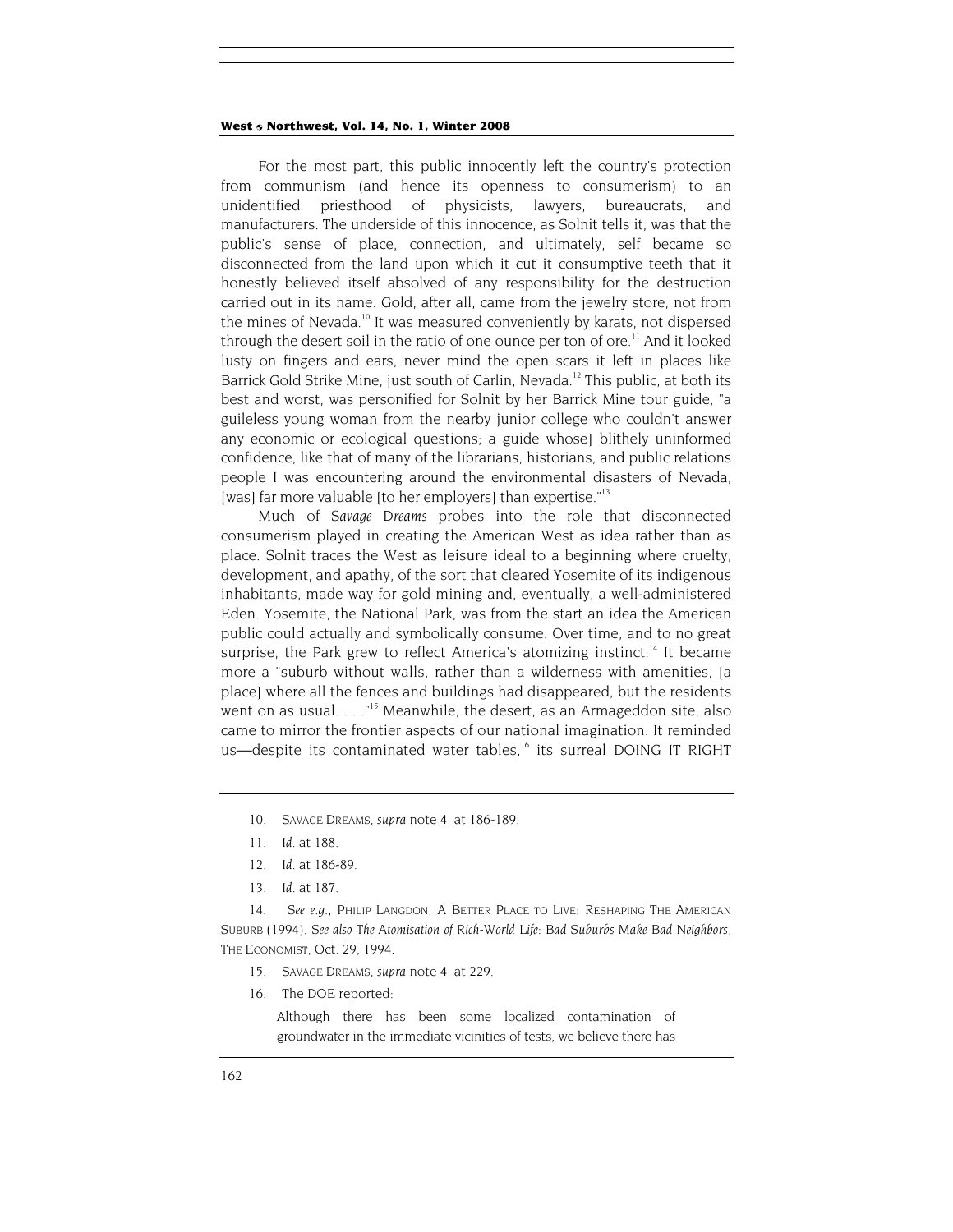<span id="page-5-5"></span>THE FIRST TIME signs at Ground Zero,<sup>17</sup> and its local residents who are dead or dying from cancer<sup>18</sup>—of our fantasies for "lawlessness, chaos, every man for himself, [and] self-sufficiency," which were important mirages in a world where one actually camped out with gas ranges and electric lights.<sup>19</sup>

*Lise Meitner's Walking Shoes* considers how these apparently contradictory fantasies of order and lawlessness emerged in the work of nuclear weapons producers. This chapter sifts through differences in approach between the physicists who masterminded the atom bomb (and perhaps some of the nuclear experiments on human subjects) and the physicists who followed in their steps. The former were theoreticians at the pinnacles of academia and medicine. The latter, "government employees with security clearances, [who] seem[ed] to believe in the rightness of weapons design and deployment."<sup>20</sup> Theoreticians; technicians. Those who imagined and bore new worlds from the position of their invulnerable careers; those whose careers remained vulnerable until they brought to fruition the imaginings of the theoreticians.

Together these physicists worked like the California gold diggers of the late  $19<sup>th</sup>$  century. They went to a frontier to mine, and they dug until even the waters of distant rivers were full of silt.<sup>21</sup> Though their rivers were mostly metaphorical, the effects of their work were visibly, inalterably, and unmistakably real. Believing in their careers, at first, then later in their mission and power, generations of government-funded scientists sat down to plot just where nuclear expansion would take us.<sup>22</sup> They designed studies

> been very little movement of that water. Test site employees obtain their drinking water from several wells at the site. Site wells are monitored regularly and radioactive contaminants have never been found in test site drinking water

<span id="page-5-0"></span>OPENESS PRESS CONFERENCE, *supra* note 1, at 19.

17. SAVAGE DREAMS, *supra* note 4, at 205.

<span id="page-5-1"></span>18. One particularly poignant description of the harm that downwinders met is told by Janet Gordon of Cedar City, Utah. Gordon's pioneering Mormon family lived about 150 miles east of the Nevada Test Site. Gordon was 12 years old when the atmospheric testing started in 1951. *Id.* At 148-55.

- <span id="page-5-2"></span>19*. Id.* at 375.
- 20*. Id.* at 119.

<span id="page-5-4"></span><span id="page-5-3"></span>21. "In the time that Yosemite was set aside, thousands of tons of earth were being moved from the foothills into the valleys, the rivers, the San Francisco Bay. Even the mouth of the Golden Gate was brown." *Id.* At 246.

22. Eileen Welsome, *supra* note 7. *See also Science of Power and Weakness, supra* note 7 ("At the direction of Energy Secretary Hazel O'Leary, her department has vowed to 'come clean' on the human radiation experiments conducted under the sponsorship of the federal government over nearly three decades.... Although the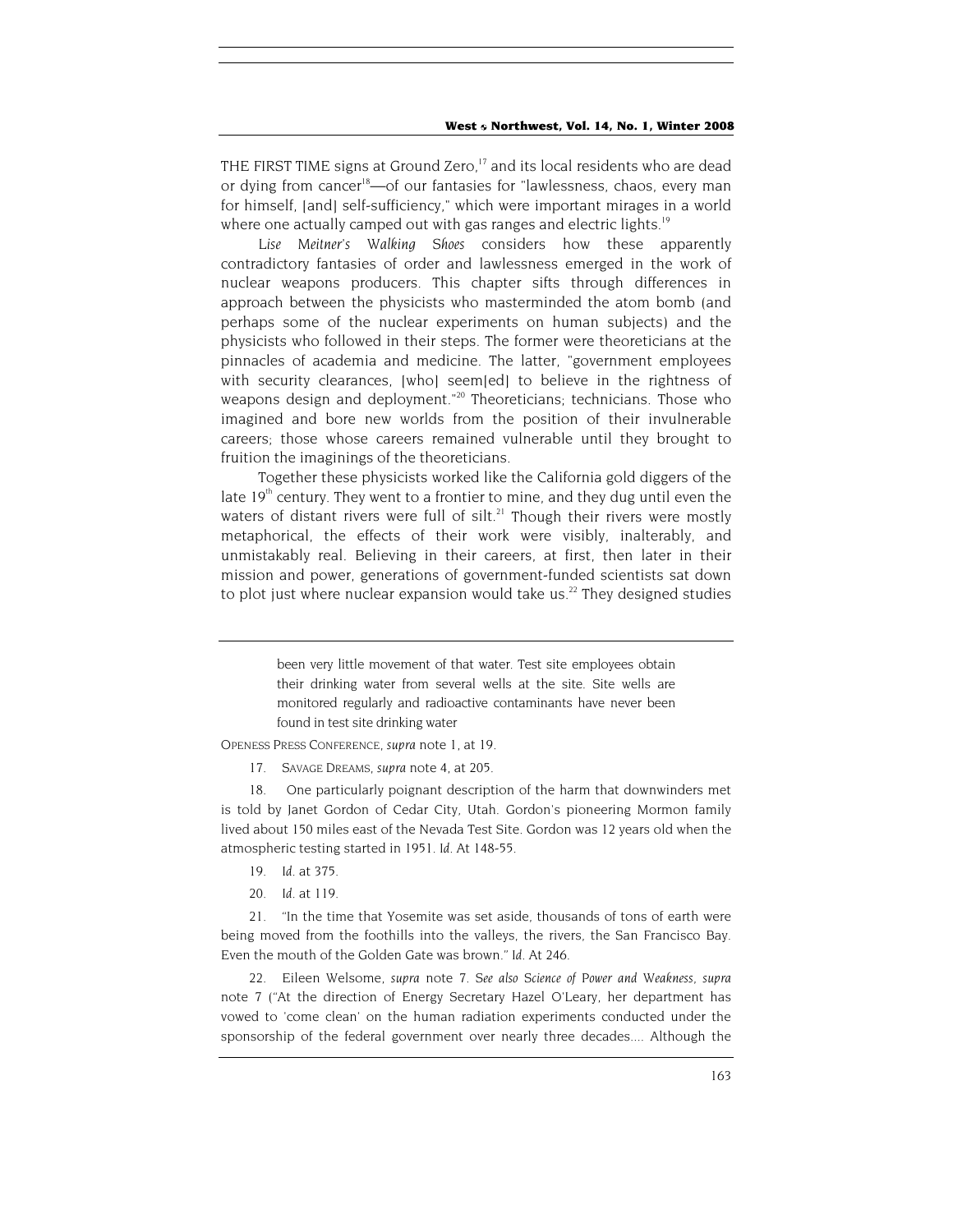to gauge the effects of their work on humans.<sup>23</sup> They exposed porters, house painters, students, mentally retarded children, pregnant women, and prisoners—people whom they regarded as "marginal"—to radiation. $24$  And they did this to answer two apparent questions. The first: what risk were they themselves taking by working with radioactive material, since "the loss of scientists would be akin to losing generals in an army?" $25$  The second: how could they best assess the risks of mass exposure given that the United States government had plans to manufacture plutonium in large quantities.<sup>26</sup>

Their colleagues supported them in their quest for answers. N.P. Lawrence, a scientist in health physics at the Los Alamos National Laboratory, last year minimized the plutonium experiments on humans by noting that "[plutonium has] a bad reputation, but you can't find any cancers that you can attribute to plutonium in human beings." $^{27}$  And J. Newell Stannard, Professor Emeritus at the University of Rochester, resolved the Nuremberg-degree ethical problems human experimentation raised with a verbal distinction. As he saw it, "plutonium's bad reputation stems in part from 'hysteria' and partly from the fact that someone in the '40s described it as the most toxic element known to man. What we should say is that it is one of the most effective carcinogenic elements known. There are many more toxic elements.<sup>"28</sup> Quibbling worthy of the best lawyers.

It seems to me that what we really should say is what we *now* know. We know, for instance, that in 1944 Noble laureate and co-discoverer of plutonium Glenn Seaborg wrote about the danger of "even very small amounts" of plutonium in the body.<sup>29</sup> We know that Stafford Warren, the first dean of UCLA's medical school, approved, and perhaps initiated, plutonium experimentation on human subjects.<sup>30</sup> We know that J. Robert Oppenheimer,

<span id="page-6-0"></span>23. *See generally supra* note 7.

<span id="page-6-1"></span>24*. Science of Power and Weakness, supra* note 8 (reference to mentally retarded children, pregnant women, prisoners); Welsome, *supra* note 7 (details tests conducted between 1945 and 1947 on 18 human subjects; identifies 5 of the 18 subjects). *See generally supra* note 7.

<span id="page-6-2"></span>25. Welsome, *supra* note 7, at 16.

<span id="page-6-3"></span>26*. Id.* at 17 (statement attributed to Roland Finston, a health physicist who recently retired from Stanford University). The DOE reported that the United States' total production of weapon-grade plutonium between 1945 and 1988 was 89 metric tons. OPENNESS PRESS CONFERENCE, *supra* note 1, at 21.

- <span id="page-6-4"></span>27. Welsome, *supra* note 7, at 9.
- <span id="page-6-5"></span>28*. Id.*

<span id="page-6-6"></span>29*. Id.* at 16 (citing a memorandum dated January 5, 1944, from Glenn Seaborg to Robert Stone, a health official at Chicago's Met Lab.)

research proceeded independently at different times and in different places, all of it ultimately was financed with tax dollars."). *See generally supra* note 7.

<span id="page-6-7"></span><sup>30</sup>*. Id.*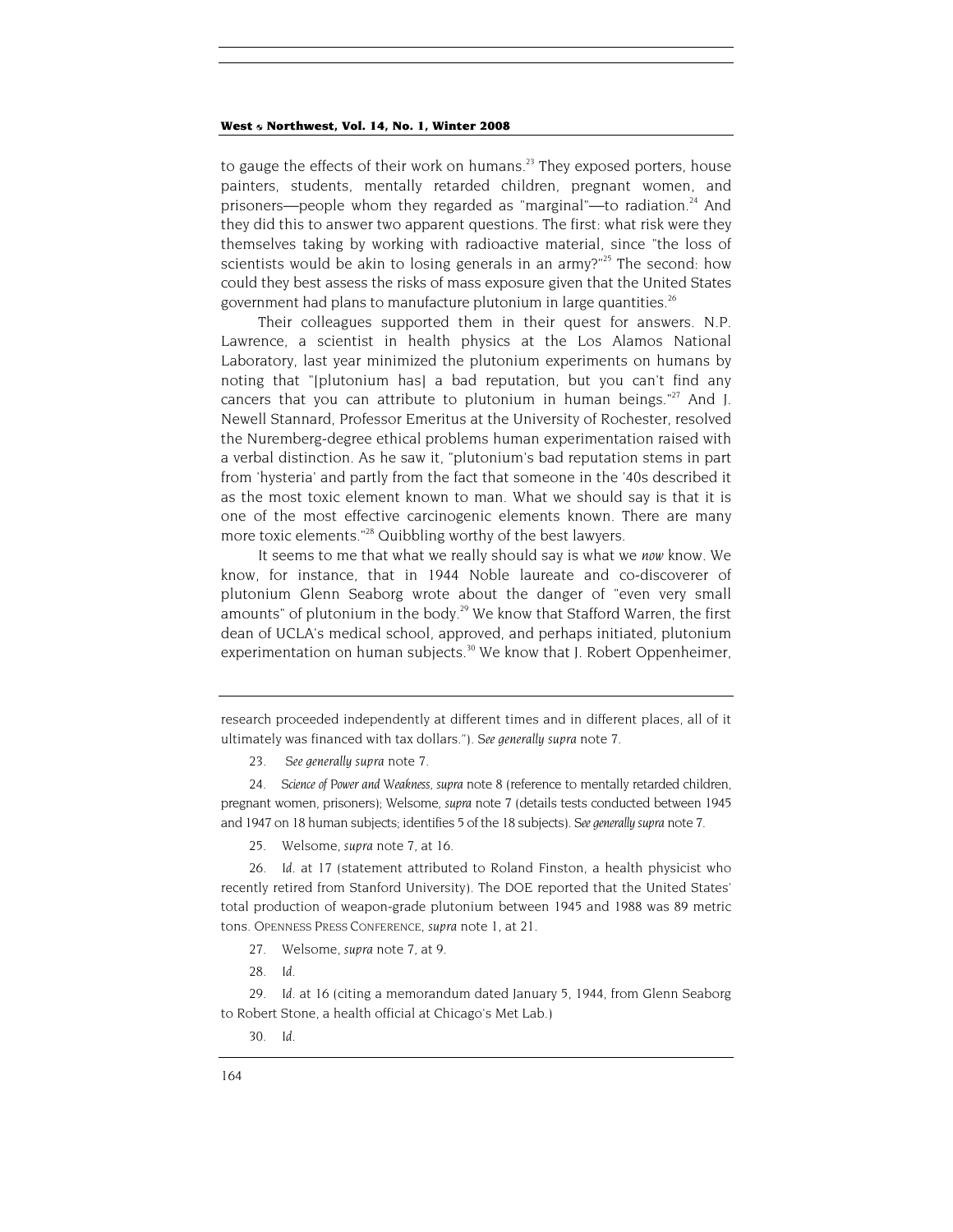the orchestrator of the project that gave us the atom bomb, wrote a letter to Warren adding his "personal indorsement [*sic*] of the Los Alamos requests," which is to say, very likely, of plutonium experimentation on humans.<sup>31</sup> And we know that this experimentation was carried out at public hospitals affiliated with some of our most prestigious institutions: UCSF, UC Berkeley, MIT, Vanderbilt, the University of Rochester, the University of Cincinnati, and the list no doubt will go on.<sup>32</sup>

Solnit is too kind with these physicists, whom she calls "pure theorists," invoking a forgive-them-they-know-not-what-they-do stance once too often.<sup>33</sup> The critical eye she brings to the actions of the practical physicists, and later in the book to those of nineteenth century entrepreneur-gold diggers like James Savage, softens when it comes to the likes of those who dreamed up the bomb. But this might be more of a problem of timing than vision. Had Solnit written *Savage Dreams* after news of human experimentation broke, she no doubt would have noted how the pure theorists, despite their European-style erudition, their love of nature walks, and their belief in complementarity,<sup>34</sup> were as capable of moral misdirection as anyone else.

As it stands, Solnit takes the view that because the pure theorists "thought of themselves as innocents involved in a beautiful and morally neutral practice," they somehow were.<sup>35</sup> And because they liked ideas, perhaps more genuinely than the rest of us do, they ought to be absolved of the damage their ideas wrought.<sup>36</sup> I could almost follow this train of thought if *Savage Dreams* was only about the bombing of "remote" desert areas in New Mexico and Nevada. But by Solnit's own admission, the book is about more.<sup>37</sup> Hence it is disappointing when Solnit portrays those scientists who pursued science at the expense of ethics as near-angelic beings meandering innocently around the countryside.

In *Ruby Valley and the Ranch* and *The War,* Solnit takes up another intellectual and professional realm: that of law. Solnit is an art historian, not a lawyer, hence her sense of legal relevance is loose, which means that she is still more curious about how law works in general than she is about the details of any particular legal record. It also means that her curiosity leads her to push to the background information a lawyer might consider "relevant" in favor of bringing to the fore information whose relevance a

- <span id="page-7-4"></span>35*. Id.* at 125-26, 133.
- <span id="page-7-5"></span>36*. Id.* at 108-44.
- <span id="page-7-6"></span>37*. Id.* at 24, 96.

<span id="page-7-0"></span><sup>31</sup>*. Id.* at 17 (citing a letter dated March 29, 1945, from J. Robert Oppenheimer to Stafford Warren).

<span id="page-7-1"></span><sup>32</sup>*. Id. See also Science of Power and Weakness, supra* note 7. *See generally supra* note 7.

<span id="page-7-2"></span><sup>33.</sup> SAVAGE DREAMS, *supra* note 4, at 120-44.

<span id="page-7-3"></span><sup>34</sup>*. Id.* at 125, 142.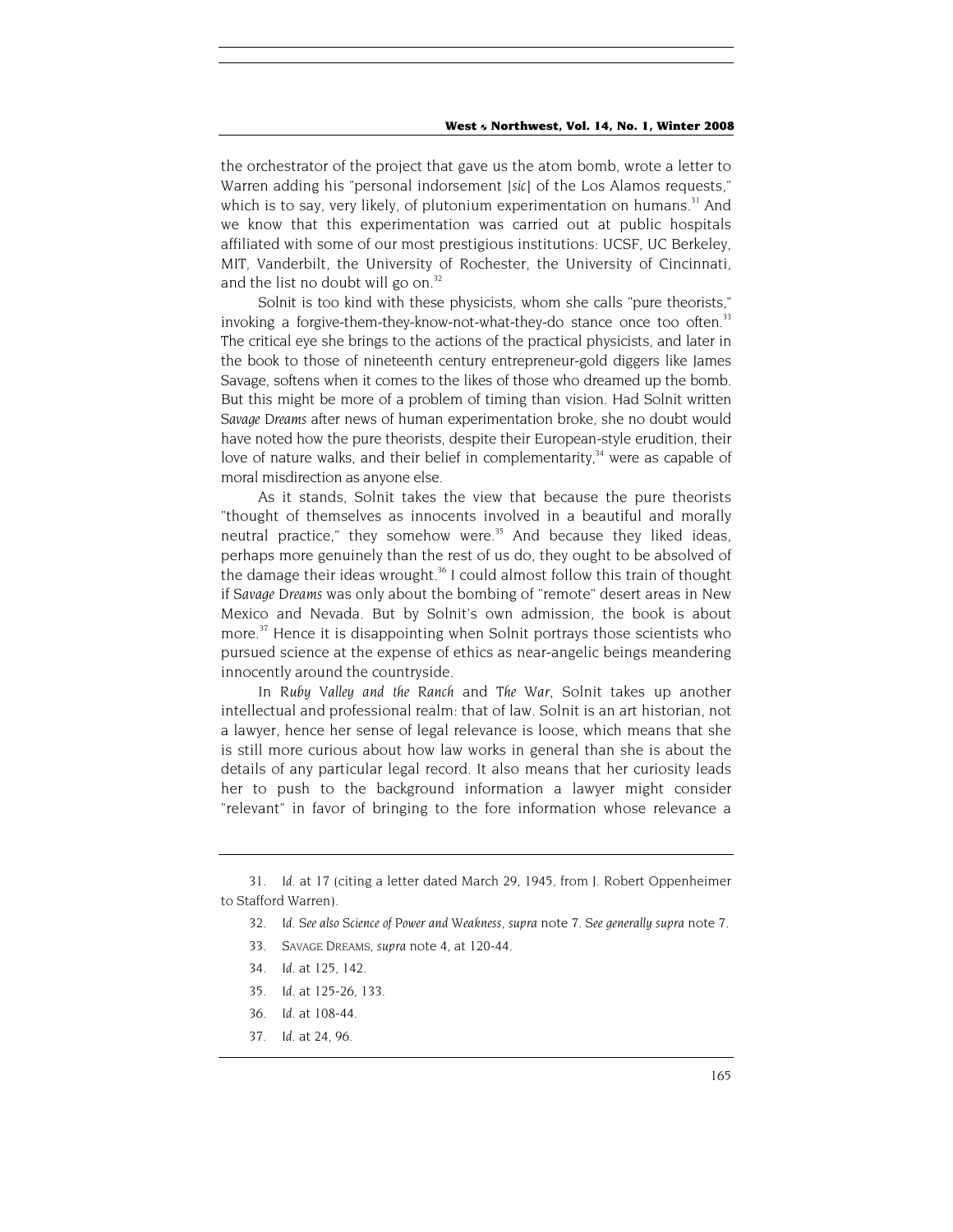lawyer might question. In Solnit's book, it is the "not relevant" information that bears witness to the scarring of the West. These are the passages I found myself rereading, not because they are beautifully written, but because they are important, poignant reminders of the difference between innocent meandering and willful encroachment.

Carrie and Mary Dann are Western Shoshone ranchers. Their life is the Nevada desert, which to them, as Solnit tells it, is the best the planet offers. They are Native Americans with all the positive stereotyping that inspires, but they are also tough desert dwellers. Their tenacity often challenges the city activists who come out to help, since cattle ranching "is not what ecological saints do.<sup>38</sup> Nevertheless, they believe they have a right to stay in the desert, to raise cattle, and to identify as Western Shoshone, which is to say, as citizens of a sovereign nation that is separate from the United States. Reading about the Danns, I was reminded of people I grew up with in northern New Mexico. These people had not yet succumbed to American consumerism; they had no reason to trust any particular form American government. If anything, I remember hearing my grandmother sound a lot like Carrie Dann when she said: "Is the U.S recognizing that it gradually encroached on another sovereign nation? Is gradual encroachment the law of the land?"<sup>39</sup>

As it turns out, gradual encroachment is indeed the law of the land, especially when it comes to colonialism.<sup>40</sup> And for every lawyer who is genuinely concerned about the land or about people like the Danns, there are many more who are not. Unfortunately, it is often the latter group that offers its services in protracted Indian litigation. In a way, the lawyers in the century-long Western Shoshone litigation were legal James Savages, or, in some cases, mirror images of the physicists with government clearances. They set the stage for the 1979 Indian Claims Commission judgment, which, as Solnit points out, went on to culminate in a decision that was purportedly in favor of the Western Shoshone.<sup>41</sup> This judgment made the Danns trespassers on their own land.<sup>42</sup> It also left \$26,145,189.89 in a United States trust account whose reluctant beneficiaries were the Western Shoshone

<span id="page-8-3"></span>41. SAVAGE DREAMS, *supra* note 4, at 171. *See also To-moak Band of Western Shoshone Indians v. United States,* 219 Ct. Cl. 346 (1979); *United States v. Dann,* 470 U.S. 39 (1985).

<span id="page-8-4"></span>42*. United States v. Mary and Carrie Dann,* Civil No. R-74-60 (Jan. 5, 1977).

<span id="page-8-0"></span><sup>38</sup>*. Id.* at 173.

<sup>39</sup>*. Id.* at 171.

<span id="page-8-2"></span><span id="page-8-1"></span><sup>40</sup>*. See Shoshone Indians v. United States,* 11 Ind. Cl. Comm. 387 (1962). In that case, the Shoshone tribes first filed in 1951 a joint petition with the Indian Claims Commission for compensations for aboriginal lands, some of which where in California and Nevada, that were lost in the  $19<sup>th</sup>$  century. The Indian Claims Commission found that the Shoshone lands, in effect, had been taken by the United States when settlers and other non-native Americans gradually encroached upon the aboriginal title held by the Shoshones.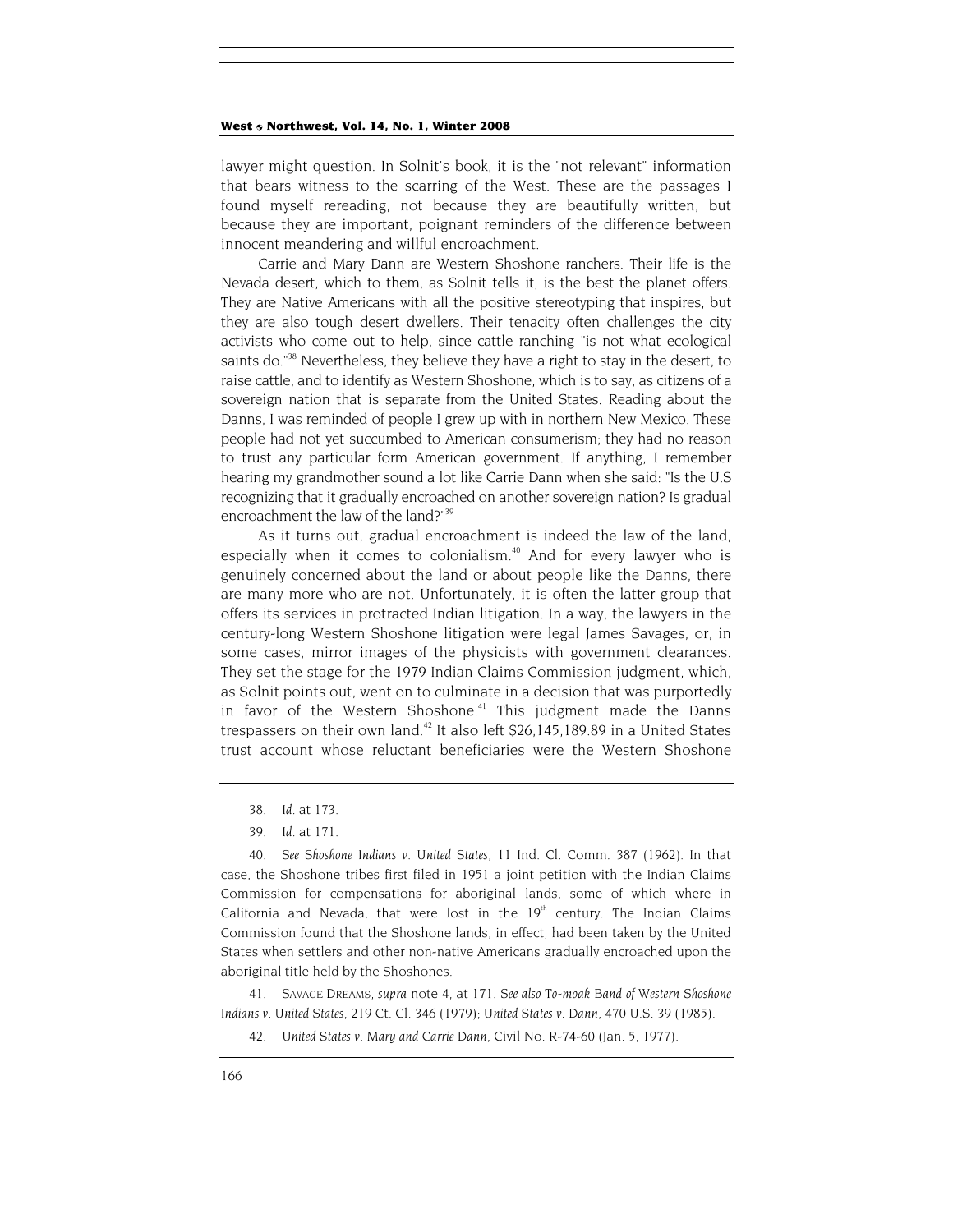tribes.<sup>43</sup> This sum "included payment for twenty-two million acres of land at 1872 prices—a dollar and change for an acre—after deduction of all shoelaces and spoons supplied in the nineteenth century."<sup>44</sup>

The lawyers who represented the Western Shoshone in the Indian Claims Commission process authorized themselves, and then were dialectically authorized by the legal process itself, to convince their clients (often one by one) that a cash settlement would be better than nothing, even if it barred all future land claims. The "nothing" the Western Shoshone were advised to let go of was their dream—a rather realistic one at the time  $-$ of regaining title and control over their homeland.<sup>45</sup> These lawyers, like the physicists, no doubt justified their actions in air-tight ways that some of them actually believed. As Solnit described the Dann case, I could almost hear the lawyers, whom the Shoshone sought court approval to fire, formulating arguments about why it would be "fair" to reimburse the United States government for the cost of shoelaces and spoons. The land, after all, existed for obliterating (or in any case selling), regardless of the plants, the animals, or the people who happened to live on it.

In 1974, five years before the 1979 Indian Claims Commission award, the Dann sisters moved to intervene in the Western Shoshone land claim process[.46](#page-9-3) They wanted recognition of their aboriginal title, not a pay off that extinguished it. That same year, the Danns were sued for trespassing on federal land (their ranch) by grazing cattle without a permit.<sup>47</sup> As Solnit tells it, the United States District Court that sits in Nevada eventually ruled that the Danns were trespassing as of the date of the 1979 Indian Claims Commission judgment, thus "suggesting that the Danns had been in the right for the first five years of their battle, and then became wrong."<sup>48</sup> Solnit's surprise with this sort of legal bucking reveals the lay person's hope that law is fair, not fairer for some than for others, just fair. Yet Solnit's sober and keen sense returns almost immediately to bear witness to what the judgment against the Danns, and by implication the judgment for the Western Shoshone, meant to them.

<span id="page-9-0"></span>43. SAVAGE DREAMS, *supra* note 4, at 172. *See generally United States v. Dann, supra* note 41.

<span id="page-9-1"></span>44. SAVAGE DREAMS, *supra* note 4, at 171. *See generally Te-moak Band of Western Shoshone Indians v. United States,* 18 Cl. Ct. 82 (1989) (general outline of offsets).

<span id="page-9-2"></span>45*. See generally United States v. Dann,* 572 F.2d 222 (1978).

<span id="page-9-3"></span>46. SAVAGE DREAMS, *supra* note 4, at 170. *See also Western Shoshone Legal Defense & Education Association v. United States,* 209 Ct. Cl. 43 (1976) (affirming the Indian Claims Commission's rejection of the Danns' attempt to intervene).

<span id="page-9-4"></span>47*. United States v. Mary and Carrie Dann, supra* note 42.

<span id="page-9-5"></span>48. SAVAGE DREAMS, *supra* note 4, at 170-173. *See also Te-moak Band of Western Shoshone Indians v. United States, supra* note 41; *United States v. Mary and Carrie Dann, supra*  note 42.